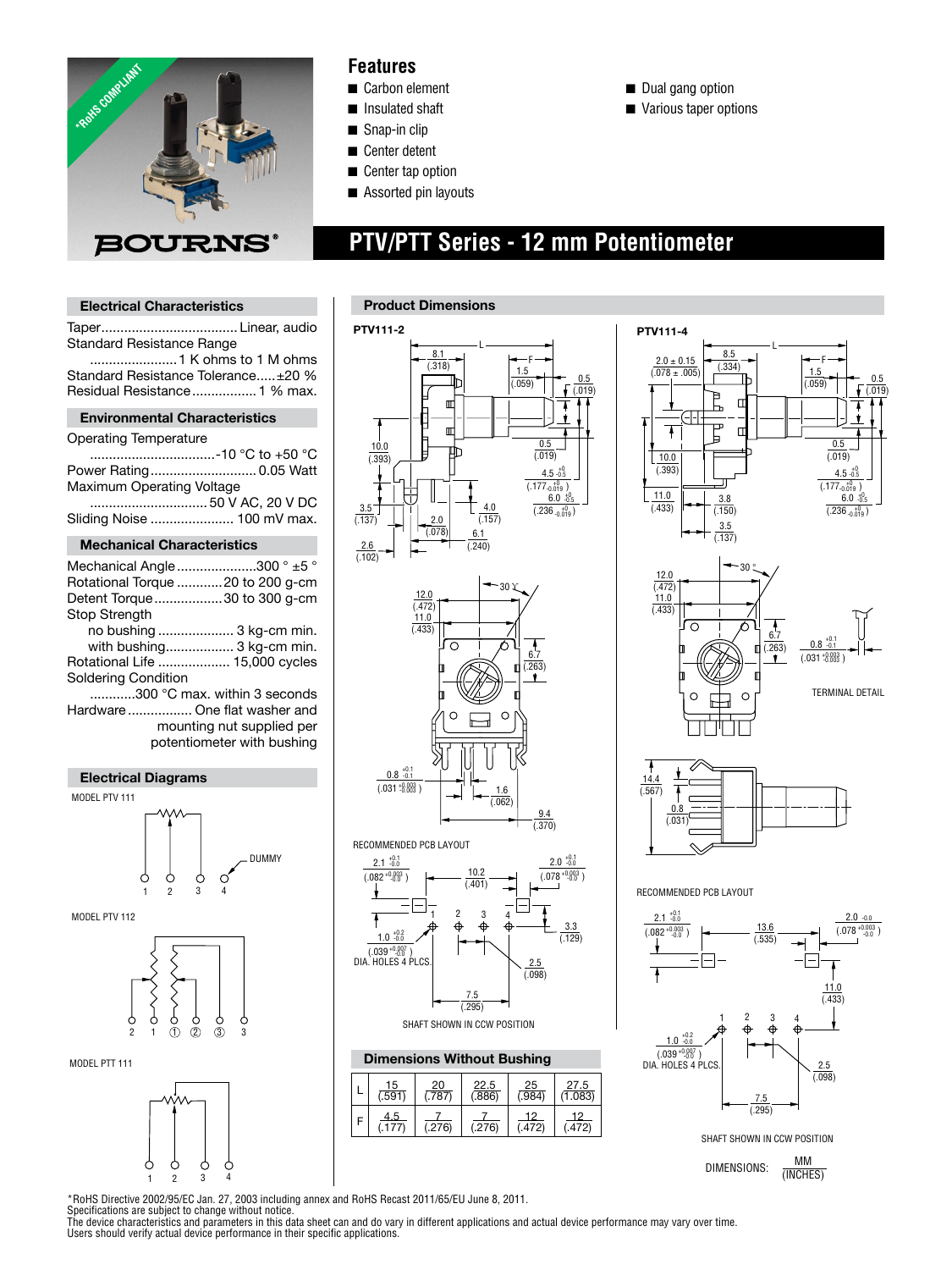### **Applications**

- $\blacksquare$  Audio/TV sets
- Car radio
- $\blacksquare$  Amplifiers/mixers/drum machines/synthesizers
- **n** PCs/monitors
- $\blacksquare$  Appliances

# **PTV/PTT Series - 12 mm Potentiometer**

# **BOURNS®**





### **Dimensions With Bushing**

| $\frac{12.5}{492}$ | 15<br>.591 | $\frac{17.5}{0.689}$ | 20<br>787.  |
|--------------------|------------|----------------------|-------------|
| .276)              | (276)      | 19<br>.472)          | 12<br>.472) |

| DIMENSIONS: | мм       |  |
|-------------|----------|--|
|             | (INCHES) |  |

Specifications are subject to change without notice.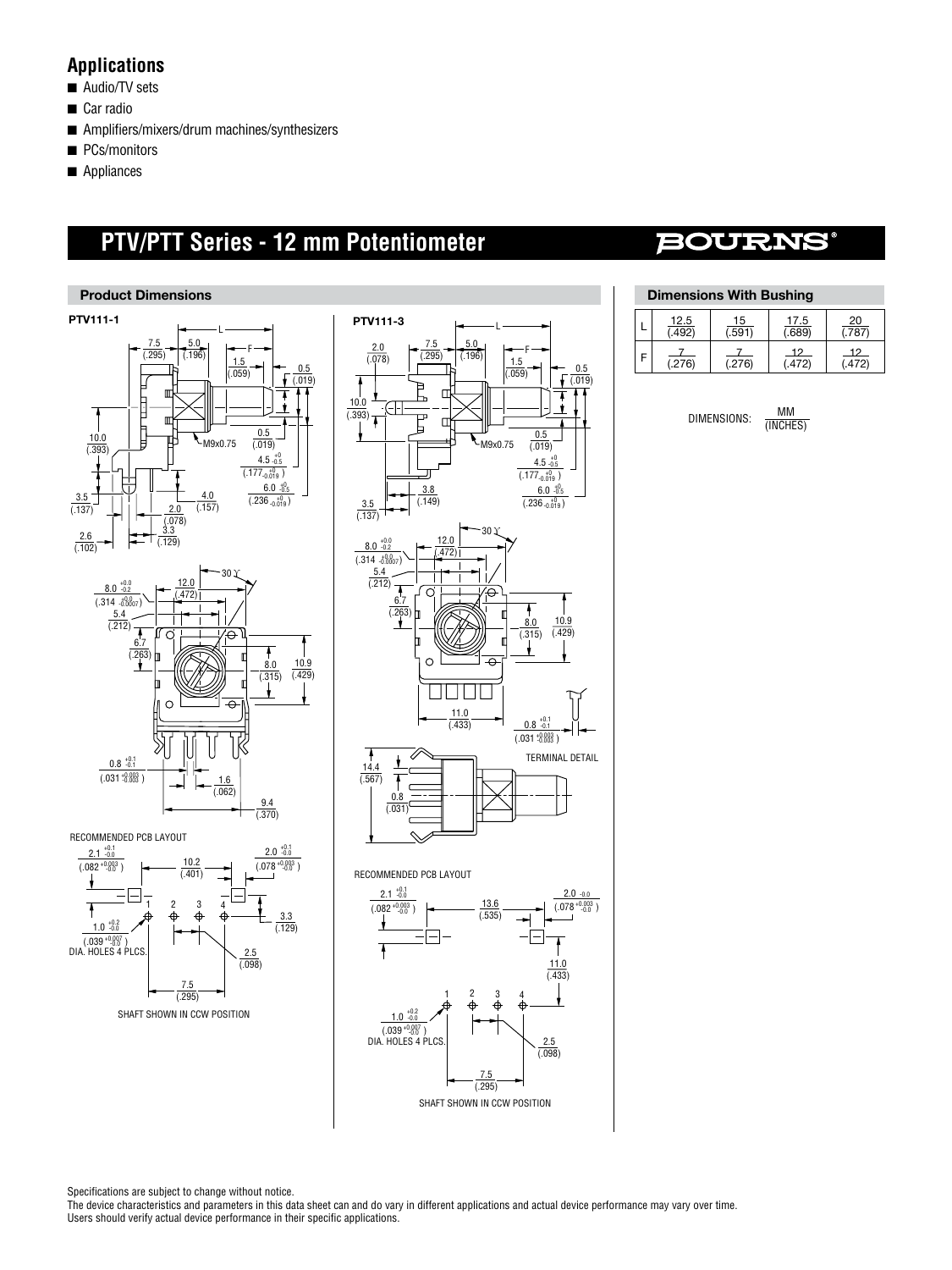# **PTV/PTT Series - 12 mm Potentiometer**

#### **Product Dimensions**







# **BOURNS®**

| <b>Dimensions Without Bushing</b> |               |                    |                      |                      |                           |
|-----------------------------------|---------------|--------------------|----------------------|----------------------|---------------------------|
|                                   | 15<br>(0.591) | <u>20</u><br>(787) | $\frac{22.5}{(886)}$ | <u>25</u><br>(0.984) | 27.5<br>$\frac{1}{1.083}$ |
|                                   | 4.5           | (.276)             | (.276)               | 12<br>(.472)         | 12<br>.472)               |
|                                   |               |                    |                      |                      |                           |

DIMENSIONS:  $\frac{MM}{MNCUT}$ (INCHES)

Specifications are subject to change without notice.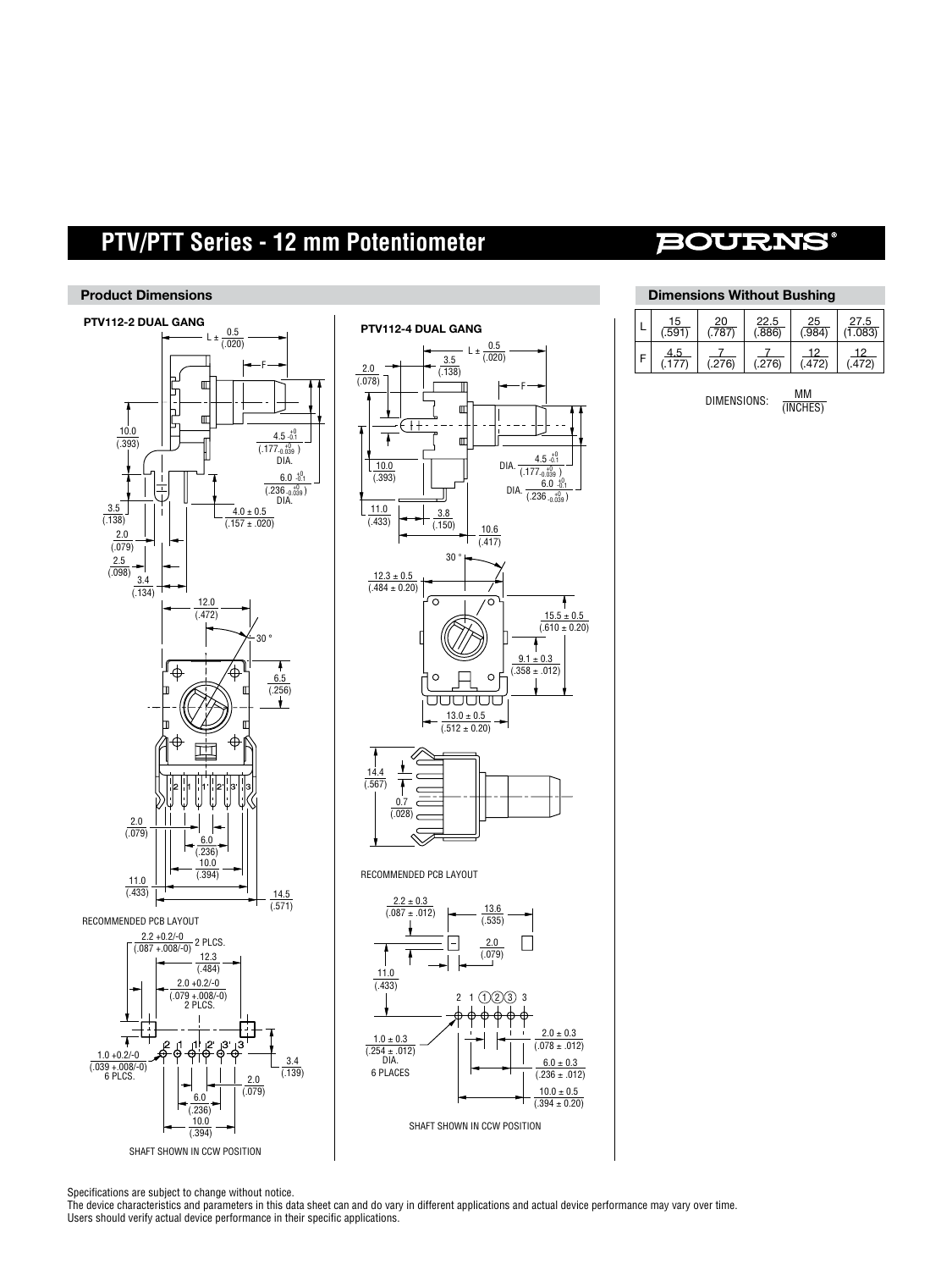# **PTV/PTT Series - 12 mm Potentiometer**

#### **Product Dimensions**





### **BOURNS®**

| <b>Dimensions With Bushing</b> |              |               |                       |             |
|--------------------------------|--------------|---------------|-----------------------|-------------|
|                                | 12.5<br>492. | 15<br>(0.591) | $\frac{17.5}{(.689)}$ | 20<br>(787) |
|                                | (.276)       | (.276)        | $\frac{12}{(472)}$    | 12<br>(472) |

| DIMENSIONS: | мм       |  |
|-------------|----------|--|
|             | (INCHES) |  |

Specifications are subject to change without notice.